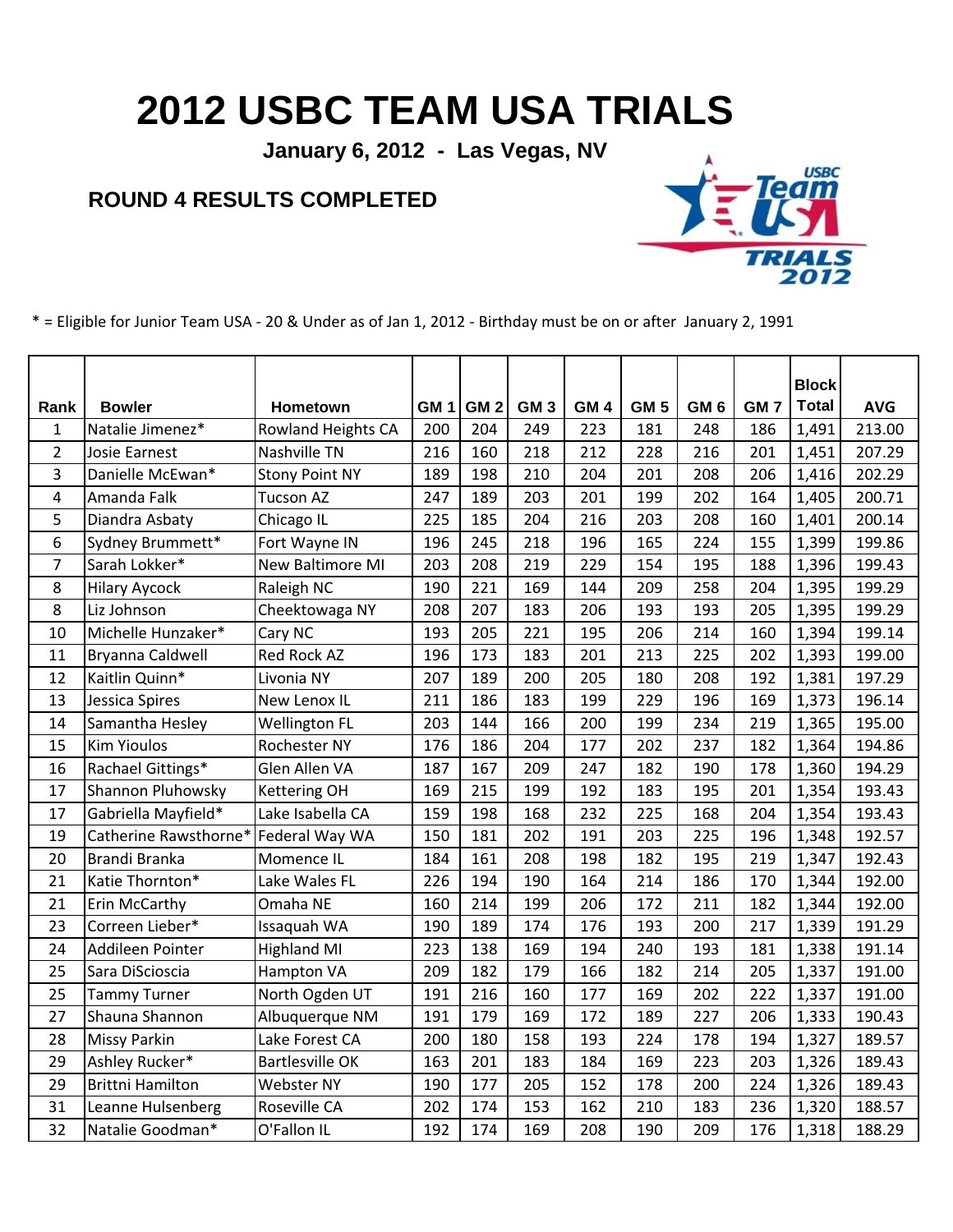| 33 | Kristina Mickelson     | <b>Bellevue NE</b>  | 159 | 191 | 175 | 170         | 184 | 235 | 202 | 1,316 | 188.00 |
|----|------------------------|---------------------|-----|-----|-----|-------------|-----|-----|-----|-------|--------|
| 34 | Alexis Ijams*          | Wichita KS          | 147 | 174 | 179 | 234         | 244 | 189 | 147 | 1,314 | 187.71 |
| 35 | Brittany Hillman*      | Pleasanton CA       | 212 | 205 | 236 | 161         | 151 | 166 | 181 | 1,312 | 187.43 |
| 36 | <b>Elysia Current</b>  | Ephrata PA          | 166 | 186 | 170 | 181         | 205 | 187 | 215 | 1,310 | 187.14 |
| 36 | Kristina Frahm         | Oswego IL           | 170 | 192 | 147 | 180         | 192 | 190 | 239 | 1,310 | 187.14 |
| 38 | Marissa Martinek       | Albany NY           | 201 | 194 | 176 | 225         | 151 | 173 | 189 | 1,309 | 187.00 |
| 38 | Ashley Dunn*           | Palmdale CA         | 167 | 215 | 209 | 156         | 181 | 186 | 195 | 1,309 | 187.00 |
| 40 | Kaitlin Mayall*        | Chula Vista CA      | 171 | 201 | 167 | 208         | 193 | 197 | 169 | 1,306 | 186.57 |
| 40 | <b>Brandy Silva</b>    | Albuquerque NM      | 177 | 173 | 237 | 154         | 169 | 172 | 224 | 1,306 | 186.57 |
| 42 | Nicole Parkhurst*      | Utica NY            | 146 | 192 | 203 | 164         | 272 | 180 | 148 | 1,305 | 186.43 |
| 43 | Shelly Goodwin*        | Palm City FL        | 192 | 220 | 163 | 178         | 182 | 181 | 188 | 1,304 | 186.29 |
| 44 | Jessica Earnest*       | Vandalia IL         | 177 | 180 | 177 | 181         | 176 | 233 | 178 | 1,302 | 186.00 |
| 45 | Robyn Renslow*         | <b>Brentwood CA</b> | 147 | 203 | 222 | 165         | 224 | 169 | 169 | 1,299 | 185.57 |
| 46 | Suzana Signaigo        | Wichita KS          | 197 | 162 | 194 | 203         | 181 | 198 | 161 | 1,296 | 185.14 |
| 47 | Emily Huddleston*      | Omaha NE            | 132 | 225 | 198 | 212         | 148 | 198 | 181 | 1,294 | 184.86 |
| 48 | Jacqueline Carbonetto* | <b>Blauvelt NY</b>  | 218 | 184 | 175 | 180         | 177 | 133 | 226 | 1,293 | 184.71 |
| 49 | T'nia Falbo            | Greensburg PA       | 168 | 176 | 202 | 212         | 174 | 154 | 198 | 1,284 | 183.43 |
| 50 | Kalyn Washburn         | <b>Tucson AZ</b>    | 159 | 211 | 179 | 192         | 191 | 150 | 201 | 1,283 | 183.29 |
| 51 | Kimi Davidson*         | Irving TX           | 189 | 189 | 147 | 177         | 194 | 214 | 169 | 1,279 | 182.71 |
| 51 | Holly Harris*          | Long Prairie MN     | 138 | 171 | 170 | 174         | 193 | 225 | 208 | 1,279 | 182.71 |
| 53 | Kelsey Muther*         | Wichita KS          | 167 | 163 | 170 | 197         | 189 | 174 | 218 | 1,278 | 182.57 |
| 54 | Leea Haworth*          | Tumwater WA         | 175 | 212 | 176 | 147         | 216 | 201 | 147 | 1,274 | 182.00 |
| 55 | Kara Richard*          | Tecumseh MI         | 185 | 173 | 198 | 149         | 194 | 159 | 206 | 1,264 | 180.57 |
| 55 | Amanda Fry*            | Antelope CA         | 136 | 176 | 171 | 192         | 165 | 201 | 223 | 1,264 | 180.57 |
| 57 | Christina Halen*       | Kennesaw GA         | 143 | 194 | 189 | 170         | 189 | 158 | 217 | 1,260 | 180.00 |
| 58 | Lisa Macallister       | Kemp TX             | 185 | 190 | 202 | 170         | 156 | 178 | 173 | 1,254 | 179.14 |
| 59 | Brandi Stephens*       | Lahoma OK           | 170 | 179 | 200 | 191         | 161 | 165 | 178 | 1,244 | 177.71 |
| 59 | Kim Carper             | Fort Ripley MN      | 181 | 188 | 198 | 147         | 145 | 176 | 209 | 1,244 | 177.71 |
| 61 | Samantha Kelly         | Hoffman Estes IL    | 160 | 187 | 222 | 226         | 134 | 153 | 158 | 1,240 | 177.14 |
| 62 | <b>Ashly Galante</b>   | Palm Habor FL       | 156 | 172 | 179 | 198         | 166 | 179 | 189 | 1,239 | 177.00 |
| 63 | Nicole Trudell*        | <b>Coventry RI</b>  | 225 | 153 | 193 | 184         | 149 | 167 | 167 | 1,238 | 176.86 |
| 64 | Annamarie Groce*       | Kernersville NC     | 192 | 176 | 155 | 203         | 173 | 174 | 162 | 1,235 | 176.43 |
| 65 | Elise Bolton*          | Merritt Island FL   | 190 | 159 | 203 | 175         | 143 | 162 | 202 | 1,234 | 176.29 |
| 66 | <b>Courtney Varin</b>  | West Warwick RI     | 173 | 169 | 147 | 181         | 197 | 178 | 170 | 1,215 | 173.57 |
| 67 | Makayla Douglas*       | Sandy OR            | 199 | 159 | 139 | 159         | 184 | 178 | 191 | 1,209 | 172.71 |
| 68 | Talia St_angelo        | Temple City CA      | 176 | 194 | 140 | 159         | 160 | 188 | 190 | 1,207 | 172.43 |
| 69 | Melissa Lachanski*     | Albany NY           | 120 | 166 | 202 | 179         | 198 | 180 | 158 | 1,203 | 171.86 |
| 70 | Brittani Scruggs-barbe | Pikeville KY        | 159 | 183 | 168 | 151         | 192 | 168 | 167 | 1,188 | 169.71 |
| 71 | Christina Brown*       | Vacaville CA        | 173 | 179 | 162 | 170         | 143 | 156 | 178 | 1,161 | 165.86 |
| 72 | Amy Chirico            | Hazleton PA         | 185 | 181 | 162 | 134         | 148 | 159 | 190 | 1,159 | 165.57 |
| 73 | Karlie Loop*           | Menifee CA          | 160 | 181 | 141 | 163         | 177 | 146 | 176 | 1,144 | 163.43 |
| 74 | Catherine Mullen*      | Kissimmee FL        | 147 | 152 | 169 | 168         | 144 | 170 | 172 | 1,122 | 160.29 |
| 75 | Jacqueline Nicosia     | Cheektowaga NY      | 168 | 142 | 154 | 167         | 163 | 179 | 138 | 1,111 | 158.71 |
| 76 | Kayla Endicott         | Hutto TX            | 159 | 125 | 171 | 182         | 134 | 154 | 185 | 1,110 | 158.57 |
| 77 | Courtney Schultz*      | Hacienda Heights CA | 149 | 166 | 173 | 145         | 142 | 163 | 157 | 1,095 | 156.43 |
| 78 | Megan Buja*            | Rockford IL         | 142 | 155 | 125 | 155         | 164 | 172 | 150 | 1,063 | 151.86 |
| 79 | Kayla Johnson-WD       | Washington IL       | 146 | 148 | 154 | $\mathbf 0$ | 0   | 0   | 0   | 448   | 149.33 |